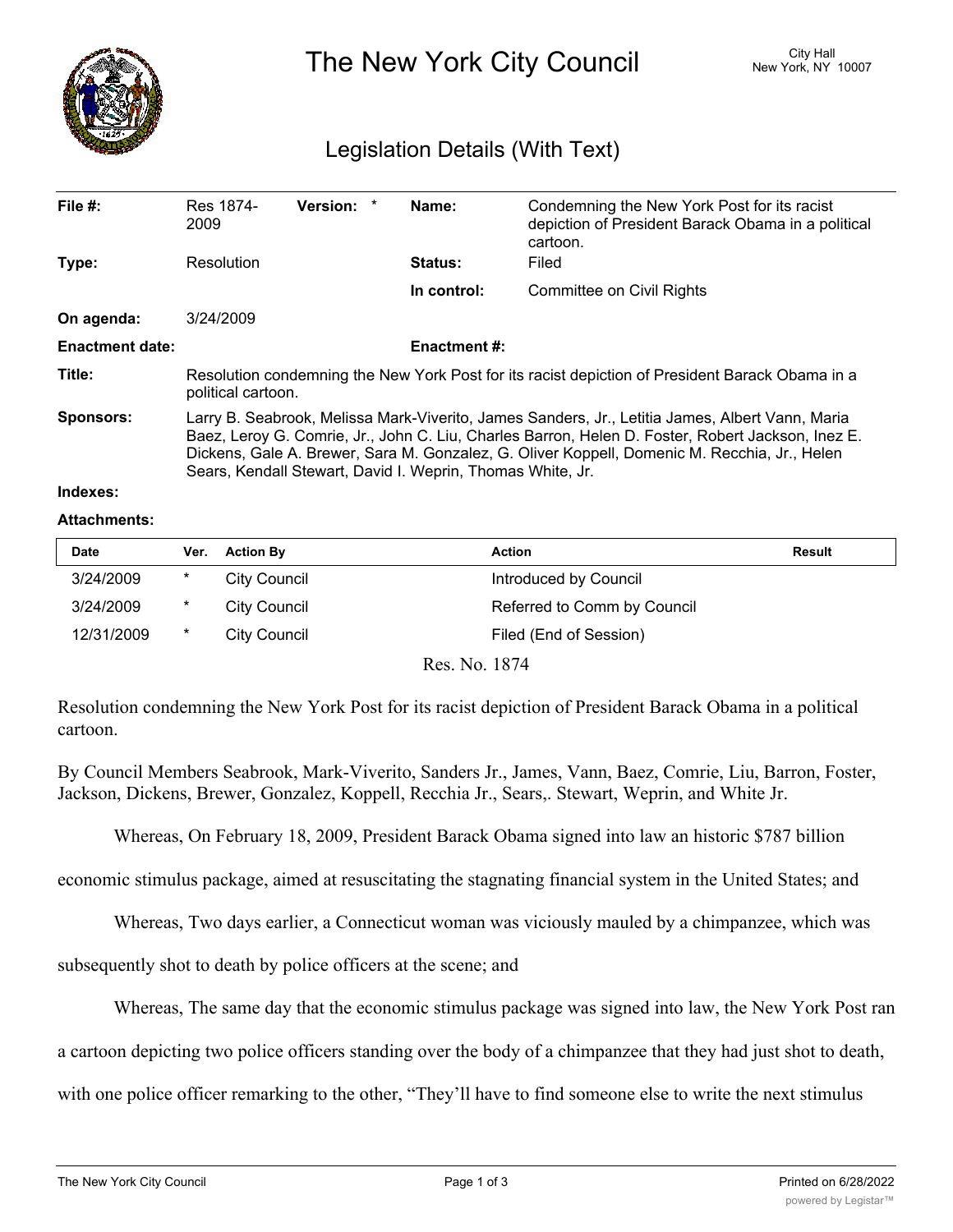## **File #:** Res 1874-2009, **Version:** \*

bill;" and

Whereas, Since the birth of this country, there have existed racist and despicable cartoons and illustrations depicting African Americans as primates in an effort to dehumanize them; and

Whereas, Whether subconscious or intentional, the cartoon is associating President Obama, our country's first African American president and the driving force behind the economic stimulus package, with a chimpanzee that has been shot to death by police officers; and

Whereas, The cartoon also cruelly makes light of the tragic mauling in Connecticut, which left the victim with severe and permanent facial disfigurements; and

Whereas, Sean Delonas, the cartoonist who drew the offending cartoon, has previously drawn other cartoons that denigrate women, as well as members of the lesbian, gay, bisexual and transgender community; and

Whereas, Comparing the country's chief executive to a dead chimpanzee not only communicates disrespect for the Office of the President, but also for communities of color throughout the United States; and

Whereas, As a body that financially supports the New York Post through advertisements, listings and subscriptions, it is worthwhile for the City Council to reevaluate its business relationship with the newspaper; and

Whereas, In establishing the New York City Commission on Human Rights, the City Council found that prejudice and bigotry threaten the rights and privileges of City residents and menace the foundations of a free democratic state; and

Whereas, Though no entity, be it governmental or otherwise, has the right to limit the freedoms of speech or press, it is the responsibility of the City Council to call attention to instances of bigotry when and where they occur; now, therefore, be it

Resolved, That the Council of the City condemns the New York Post for its racist depiction of President Barack Obama in a political cartoon.